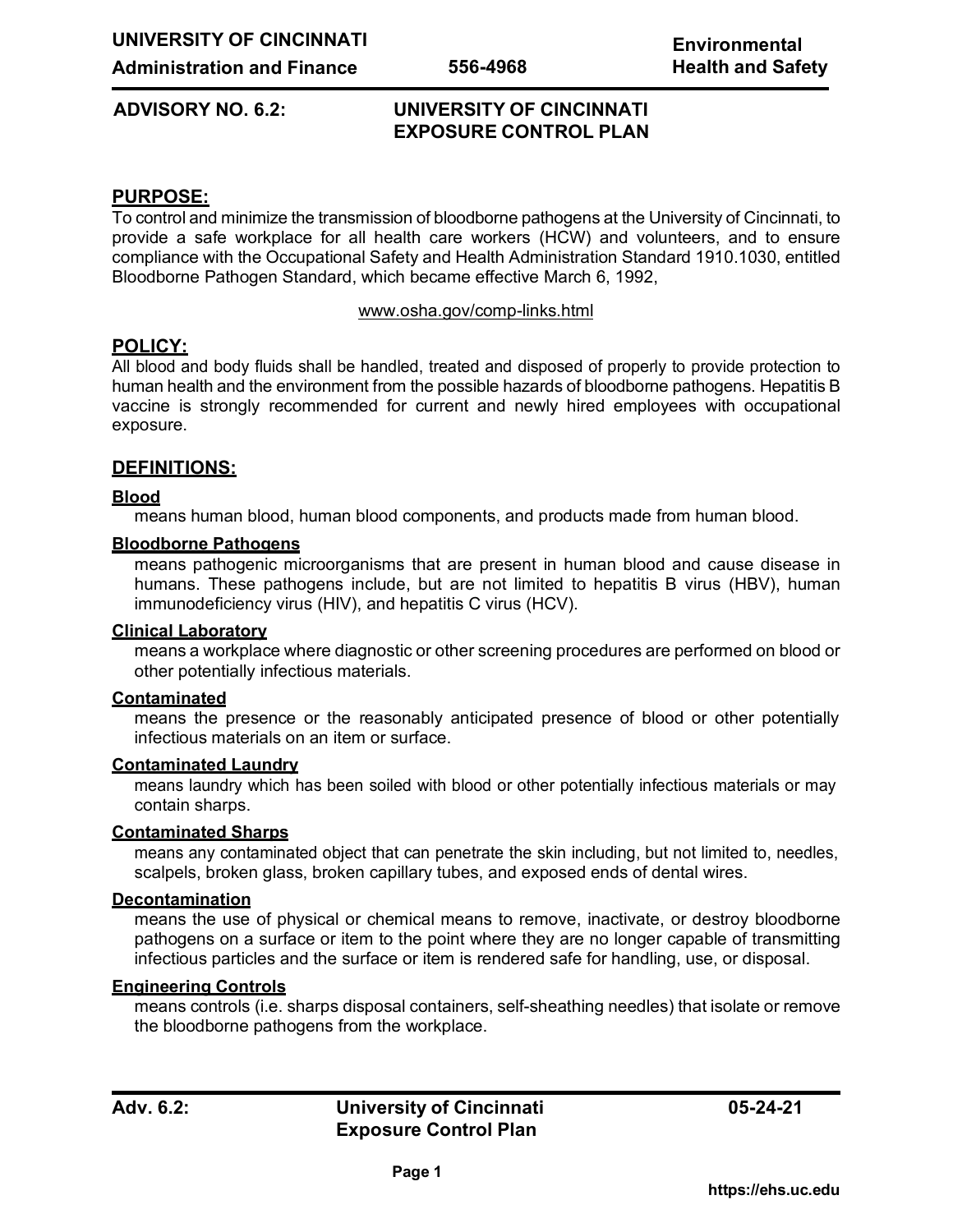## **Administration and Finance**

# **Exposure Incident**

means a specific eye, mouth, other mucous membrane, non-intact skin, or parenteral contact with blood or other potentially infectious materials that results from the performance of an employee's duties.

## **Handwashing Facilities**

means a facility providing an adequate supply of running potable water, soap and single use towels or hot air drying machines.

## **HBV**

means hepatitis B virus.

## **HCV**

means hepatitis C virus.

### **Health Care Worker (HCW)**

means employees of U.C., contractual employees, members of the medical and dental staff and volunteers who have, or may be reasonably expected to have, occupational exposure to blood and other body fluids.

### **HIV**

means human immunodeficiency virus.

### **Licensed Healthcare Professional**

is a person whose legally permitted scope of practice allows him or her to independently perform the activities required by the section of the OSHA law entitled Hepatitis B Vaccination and Postexposure Evaluation and Follow-up.

#### **Manager**

Medical and Nursing Directors, Clinical Department Heads, Head Nurses, Nursing managers, Clinical Supervisors, Clinical Division Heads, Program Medical Directors, Clinical Coordinators.

#### **Occupational Exposure**

means reasonably anticipated skin, eye, mucous membrane, or parenteral contact with blood or other potentially infectious materials that may result from the performance of an employee's duties.

#### **Other Potentially Infectious Materials** means:

the following human body fluids: semen, vaginal secretions, cerebrospinal fluid, synovial fluid, pleural fluid, pericardial fluid, amniotic fluid, saliva in dental procedures, any body fluid that is visibly contaminated with blood, and all body fluids in situations where it is difficult or impossible to differentiate between body fluids or.

any unfixed tissue or organ (other than intact skin) from a human (living or dead) or

HIV-containing cell or tissue cultures, organ cultures, HIV or HBV containing culture medium or other solutions; and blood, organs, or other tissues from experimental animals infected with HIV or HBV.

## **Parenteral**

piercing mucous membranes or the skin barrier through such events as needlestick injuries, human bites, cuts, and abrasions.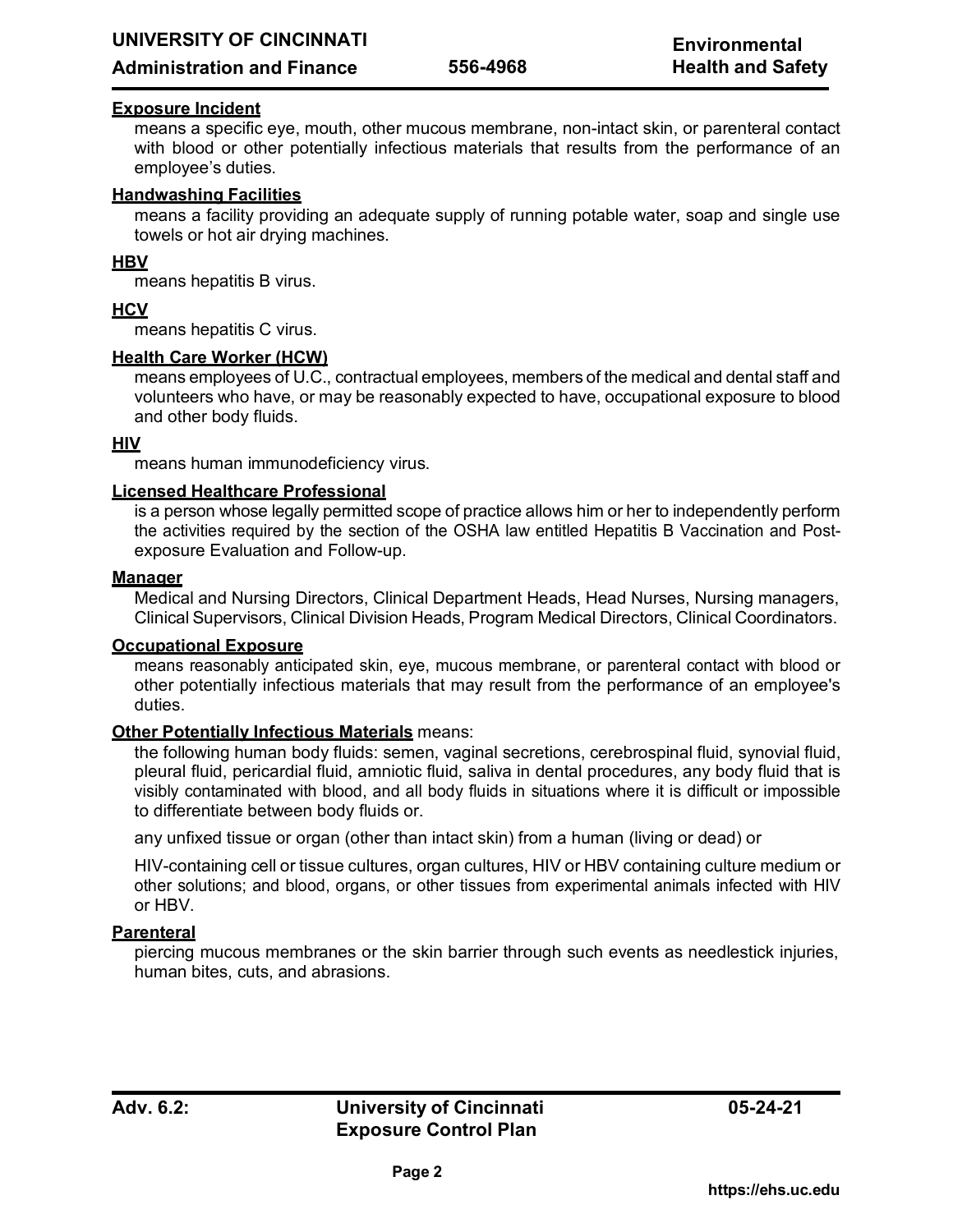## **Administration and Finance**

## **Personal Protective Equipment**

specialized clothing or equipment worn by an employee for protection against a hazard. Examples of personal protective equipment include gloves, gowns, goggles, face shields, masks, etc. General work clothes (e.g. uniforms, pants, shirts or blouses) not intended to function as protections against a hazard are not considered to be personal protective equipment.

## **Regulated (Infectious) Waste**

liquid or semi-liquid blood or other potentially infectious materials; contaminated items that would release blood or other potentially infectious materials in a liquid or semi-liquid state if compressed; items that are caked with dried blood or other potentially infectious materials and are capable of releasing these materials during handling; contaminated sharps; and pathological and microbiological wastes containing blood or other potentially infectious materials.

## **Universal Precautions**

the use of barriers to prevent skin and mucous membrane exposures when contact with blood or other body fluids is reasonably anticipated. Precautions should be used in the care of all patients and in other situations where contact with blood or other potentially infectious body fluids or tissues may occur.

### **Work Practice Control**

controls that reduce the likelihood of exposure by altering the manner in which a task is performed (e.g., prohibiting recapping of needles by a two-handed technique).

# **PROCEDURE:**

### **Exposure Determination**

The University of Cincinnati has determined and will update annually or whenever necessary the exposure determination for all employees with occupational exposure. The exposure determination is made without regard to the use of personal protective equipment.

The exposure determination list includes the following information:

- A list of job classifications in which all employees have occupational exposure (Category I);
- A list of job classifications in which some employees have occupational exposure, and for these employees a list of all tasks and procedures or groups of closely related tasks and procedures in which occupational exposure occur, or may occur (Category II).
- A list of job classifications in which employees are not expected to have any occupational exposure (Category III).

# **METHODS OF COMPLIANCE**

#### **Universal Precautions**

The University has adopted universal precautions to prevent the transmission of infection within its facilities.

## **Engineering and Work Practice Controls**

The University has implemented and will continue to implement engineering and work practice controls to eliminate or minimize employee occupational exposure. Where occupational exposures remain after institution of these controls, the employee must wear personal protective equipment to further reduce or possibly eliminate the occupational exposure.

Every manager shall require that engineering controls are examined and maintained or replaced on a regular schedule to ensure their effectiveness (e.g. replacement of sharps disposal containers

**Adv. 6.2: University of Cincinnati Exposure Control Plan**

**05-24-21**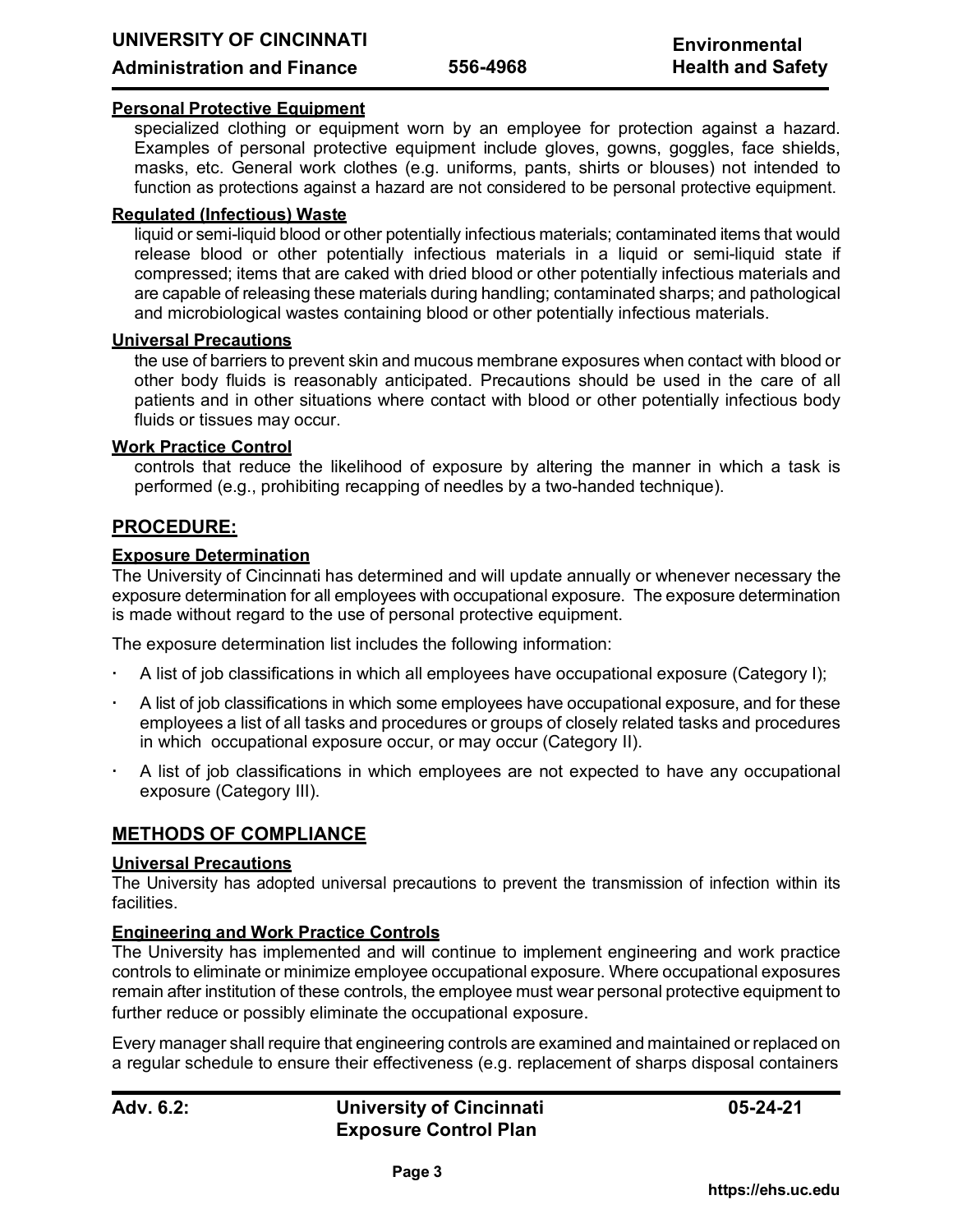when they are three quarters full).

Every manager shall ensure that adequate handwashing facilities are readily accessible to employees.

When adequate handwashing facilities are not readily accessible, the manager shall ensure that appropriate antiseptic hand cleaner in conjunction with a clean cloth/paper towels or antiseptic towelettes are available. When antiseptic hand cleaners or towelettes are used, hands shall be washed with soap and running water as soon as possible.

Managers shall require that employees wash their hands immediately or as soon as feasible after removal of gloves or other personal protective equipment.

Managers shall require that employees wash their hands and any other skin with soap and water or flush mucous membranes with water immediately or as soon as feasible following contact of such body areas with blood or other potentially infectious materials.

Managers shall require that contaminated needles and other contaminated sharps are not bent, recapped or removed. Contaminated needles may be recapped or removed only when no alternative is feasible or such action is required for a specific medical procedure. Such recapping or needle removal must be accomplished through the use of a mechanical device or a one-handed technique.

Managers shall require that eating, drinking, applying cosmetics or lip balm and handling contact lenses be prohibited in work areas where there is reasonable likelihood of occupational exposure.

Managers shall require that food and drink shall not be kept in refrigerators, freezers, shelves, cabinets and countertops or bench tops where blood or other potentially infectious materials are present.

Managers shall require that procedures involving blood or other potentially infectious materials shall be performed in such a manner as to minimize splashing, spraying, splattering, and generation of droplets of these substances.

Managers shall prohibit mouth pipetting of blood or other potentially infectious materials.

Managers shall require that specimens of blood or other potentially infectious materials shall be placed in a container that prevents leakage during collection, handling, processing, storage, transport, or shipping:

- The container for storage, transport, or shipping shall be labeled or color-coded and closed prior to being stored, transported, or shipped. The labeling/color coding of specimens is not necessary provided containers are recognizable as containing specimens. This exemption only applies while such specimens/containers remain within the facility. Labeling or color-coding is required when such specimens/containers leave the facility.
- The primary container shall be placed within a second container that prevents leakage during handling, processing, storage, transport, or shipping and shall be labeled or color-coded according to the requirements of this standard.
- If the specimen could puncture the primary container, the primary container shall be placed within a secondary container that is puncture-resistant.

Managers shall require that equipment that may become contaminated with blood or other potentially infectious materials shall be examined prior to servicing or shipping and shall be decontaminated as necessary, unless the manager can demonstrate that decontamination of such equipment or portions of such equipment is not feasible.

# **Adv. 6.2: University of Cincinnati Exposure Control Plan**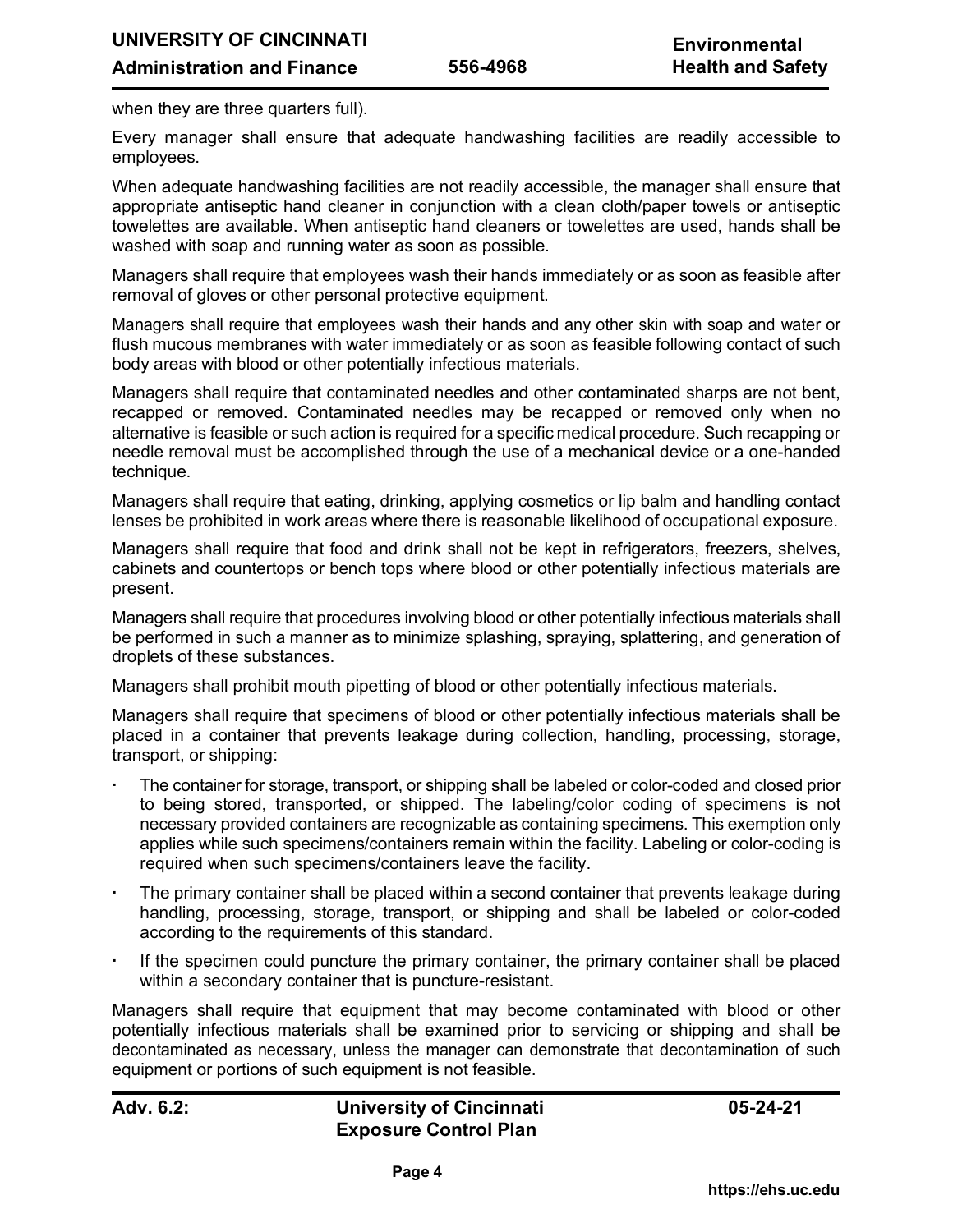- A readily observable label shall be attached to the equipment stating which portions remain contaminated.
- The manager shall require that information concerning the taking of appropriate precautions be conveyed to all affected employees, the servicing representative, and/or the manufacturer, as appropriate, prior to handling, servicing, or shipping.

Managers shall include an evaluation of the work practices of each employee for the annual employee evaluation.

A compliance survey of each department will be performed by the manager of the department, every six months and forwarded to Environmental Health & Safety. The appropriate Infection Control Committees will review this summarized report.

# **PERSONAL PROTECTIVE EQUIPMENT**

When there is occupational exposure, the University must provide at no cost to the employee, appropriate personal protective equipment such as, but not limited to, gloves, gowns, laboratory coats, face shields or masks, eye protection, mouthpieces, resuscitation bags, pocket masks, or other ventilation devices. Personal protective equipment will be considered "appropriate" only if it does not permit blood or other potentially infectious materials to pass through to or reach the employee's work clothes, street clothes, undergarments, skin, eyes, mouth, or other mucous membranes under normal conditions of use and for the duration of time which the protective equipment will be used.

- **Use** Every manager shall require that the employee uses appropriate personal protective equipment unless the manager shows that the employee temporarily and briefly declined to use personal protective equipment when, under rare and extraordinary circumstances, it was the employee's professional judgement that in the specific instance its use would have prevented the delivery of health care or public safety services or would have posed an increased hazard to the safety of the worker or co-worker. When the employee makes this judgement, the circumstances shall be investigated and documented by the manager in order to determine whether changes can be instituted to prevent such occurrences in the future.
- **Accessibility** The manager must ensure that appropriate personal protective equipment in the appropriate size is readily accessible at the worksite or is issued to the employee. Hypoallergenic gloves, glove liners, powderless gloves, or other similar alternatives shall be readily accessible to those employees who are allergic to the gloves normally provided.
- **Cleaning, Laundering, and Disposal** The University shall clean, launder, and dispose of personal protective equipment required by this standard, at no cost to the employee.
- **Repair and Replacement** The University shall repair or replace personal protective equipment as needed to maintain its effectiveness, at no cost to the employee.
- If blood or other potentially infectious materials penetrate a garment(s), the garment(s) shall be removed immediately or as soon as feasible.
- All personal protective equipment shall be removed prior to leaving the work area.
- When personal protective equipment is removed it shall be placed in an appropriately designated container for storage, washing, decontamination or disposal.
- **Gloves** Gloves shall be worn when it can be reasonably anticipated that the employee may have hand contact with blood, other potentially infectious materials, mucous membranes, and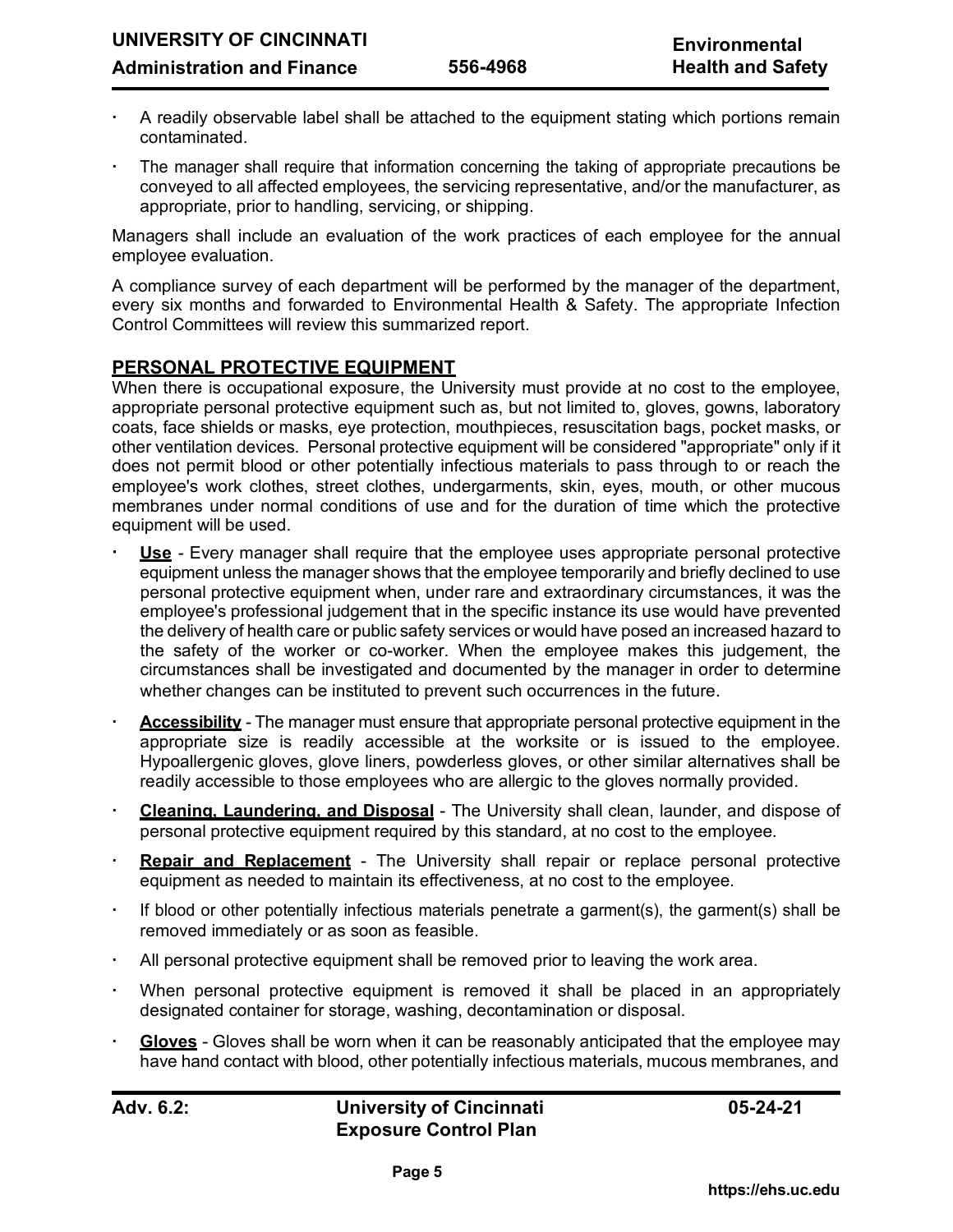non-intact skin; when performing vascular access procedures and when handling or touching contaminated items or surfaces.

- Disposable (single use) gloves such as surgical or examination gloves, shall be replaced as soon as practical when contaminated or as soon as feasible if they torn, punctured, or when their ability to function as a barrier is compromised.
- Disposable (single use) gloves shall not be washed or decontaminated for re-use.
- Utility gloves may be decontaminated for re-use if the integrity of the glove is not compromised. However, they must be discarded if they are cracked, peeling, torn, punctured, or exhibit other signs of deterioration or when their ability to function as a barrier is compromised.
- **Masks, Eye Protection, and Face Shields** Masks in combination with eye protection devices, such as goggles or glasses with solid side shields, or chin-length face shields, shall be worn whenever splashes, spray, spatter, or droplets of blood or other potentially infectious materials may be generated and eye, nose, or mouth contamination can be reasonably anticipated.
- **Gowns, Aprons, and Other Protective Body Clothing** Appropriate protective clothing such as, but not limited to gowns, aprons, lab coats, clinic jackets, or similar outer garments must be worn in occupational exposure situations. The type and characteristics will depend upon the task and degree of exposure anticipated.
- **Surgical Caps and Hoods and/or Shoe Covers or Boots** Shall be worn in instances when gross contamination can reasonably be anticipated (e.g. autopsies, orthopaedic surgery).

# **HOUSEKEEPING**

Area supervisors shall ensure that the work site in maintained in a clean and sanitary condition. All equipment, environmental, and working surfaces shall be decontaminated and cleaned after contact with blood or other potentially infectious materials.

- Contaminated work surfaces shall be decontaminated with an appropriate disinfectant after completion of procedures; immediately or as soon as feasible when surfaces are overtly contaminated or after any spill of blood or other potentially infectious materials; and at the end of the work shift if the surface may have become contaminated since the last cleaning.
- Protective coverings, such as plastic wrap, aluminum foil, or imperviously-backed absorbent paper used to cover equipment and environmental surfaces, shall be removed and replaced as soon feasible when they become visibly contaminated or at the end of the work shift if they may have become contaminated during the shift.
- All bins, pails, cans, and similar receptacles for reuse which have a reasonable likelihood of becoming contaminated with blood or other potentially infectious materials shall be inspected and decontaminated on a regularly scheduled basis and cleaned and decontaminated immediately or as soon as feasible upon visible contamination.
- Broken glassware which, may be contaminated shall not be picked up directly with the hands. It shall be cleaned up using mechanical means, such as a brush and dustpan, tongs, or forceps.

#### **Infectious Waste**

**Sharps Disposal** - Sharps shall be discarded immediately or as soon as feasible into containers that are closable, puncture resistant, leak-proof on sides and bottom, and labeled or color-coded. These containers shall be easily accessible and located as close as feasible to the area where sharps are used. These containers shall be maintained upright and replaced routinely when three-

# **Adv. 6.2: University of Cincinnati Exposure Control Plan**

**05-24-21**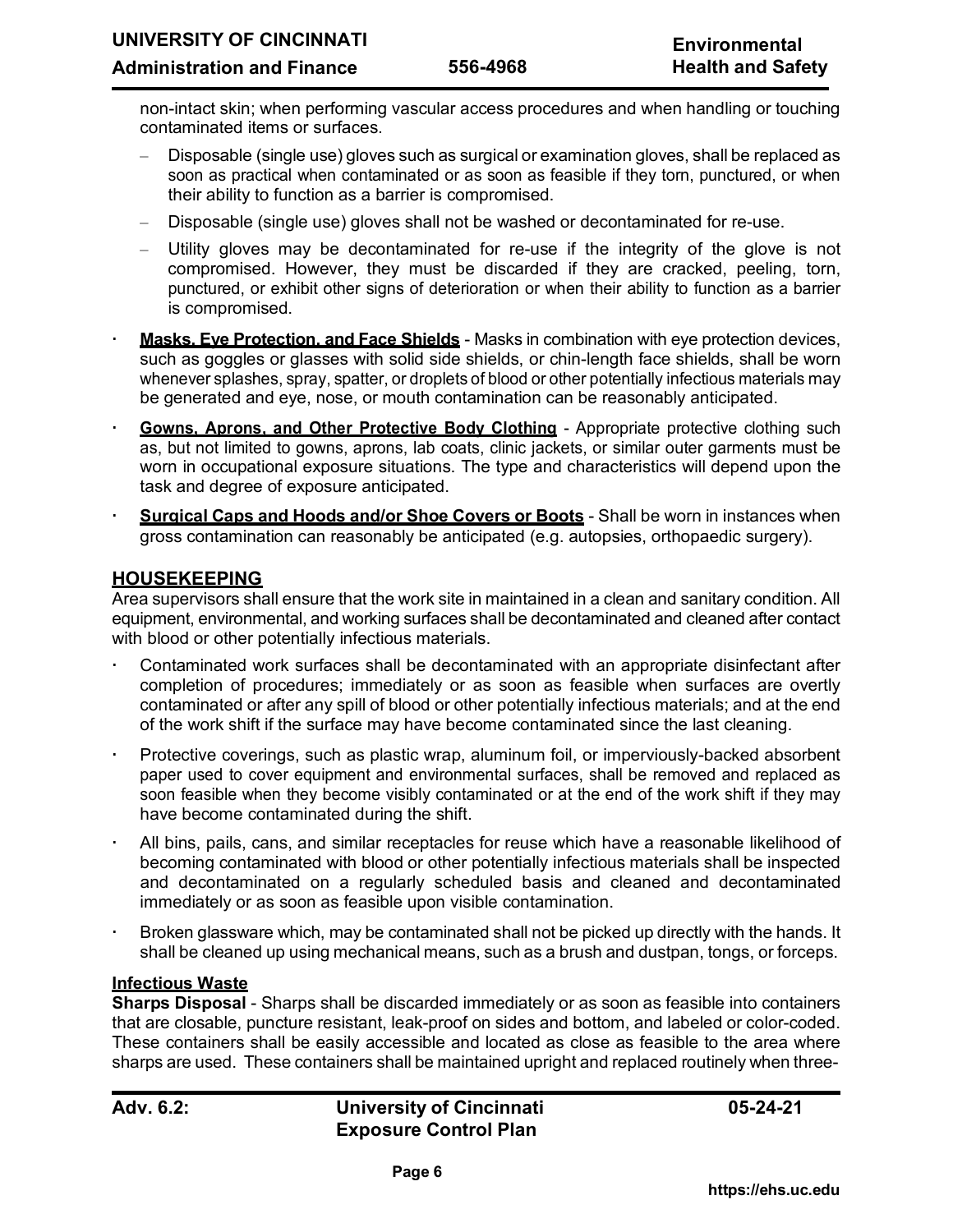quarters full. These containers shall be closed prior to removal. These containers shall be placed in a secondary container if leakage is possible. Environmental Services will package and secureclose these containers in the appropriate containers before transportation to the licensed treatment facility.

Other Infectious Waste shall be segregated at point of origin and red-bagged and boxed appropriately prior to transportation to the licensed treatment facility.

**Laundry** - All laundry shall be handled as soiled laundry. Laundry shall be handled as little as possible. Laundry shall be bagged (in appropriate color-coded or labeled bag) at the location of use. Wet contaminated laundry should be placed in bags, which prevent leakage of fluids. Managers shall ensure that employees who come into contact with laundry wear gloves and other appropriate personal protective equipment.

Shipping of Laundry - when a facility sends contaminated laundry off-site to a second facility the laundry must be placed in color-coded or labeled bags.

# **HEPATITIS B VACCINATION AND POST-EXPOSUREEVALUATION AND FOLLOW-UP**

## **Hepatitis B Vaccine**

Hepatitis B vaccine will be made available, at no cost to the employee, to all employees who have an occupational exposure.

Hepatitis B vaccine is highly recommended for all new employees unless the employee has previously completed the vaccine series, there is evidence of natural immunity or a medical contraindication to the vaccine exists. The hepatitis B vaccine will be offered to all new employees prior to beginning work. All current employees will be offered vaccine.

Employees refusing to take vaccine will be asked to sign a declination statement.

## **Post-exposure Evaluation and Follow-up**

Following a report of an exposure incident, the University shall make available to the employee a confidential medical evaluation and follow-up. All Medical Center employees and students (College of Medicine, College of Pharmacy, and College of Nursing) and all other employees and students (including University Branch and Extension Campuses) will be treated at UC Health, 513-585-6600. SeeAdvisory 12.1 for additional information.

# **COMMUNICATION OF HAZARDS TO EMPLOYEES**

## **Labels and Signs**

Managers shall ensure that warning labels are affixed to containers of regulated (infectious waste), refrigerators, and freezers containing blood or other potentially infectious material (except as provided below).

- Labels shall include the Biohazard symbol and state "Biohazard" and shall be predominantly fluorescent orange or orange-red.
- Red bags or containers may be substituted for labels.
- Exemptions to the labeling requirement. The following do not need to be labeled:
	- containers of blood, blood components, or blood products that are labeled as to their contents and have been released for transfusion or other clinical use.
	- Individual containers of blood or other potentially infectious materials that are placed in a labeled container during storage, transport, shipment, or disposal.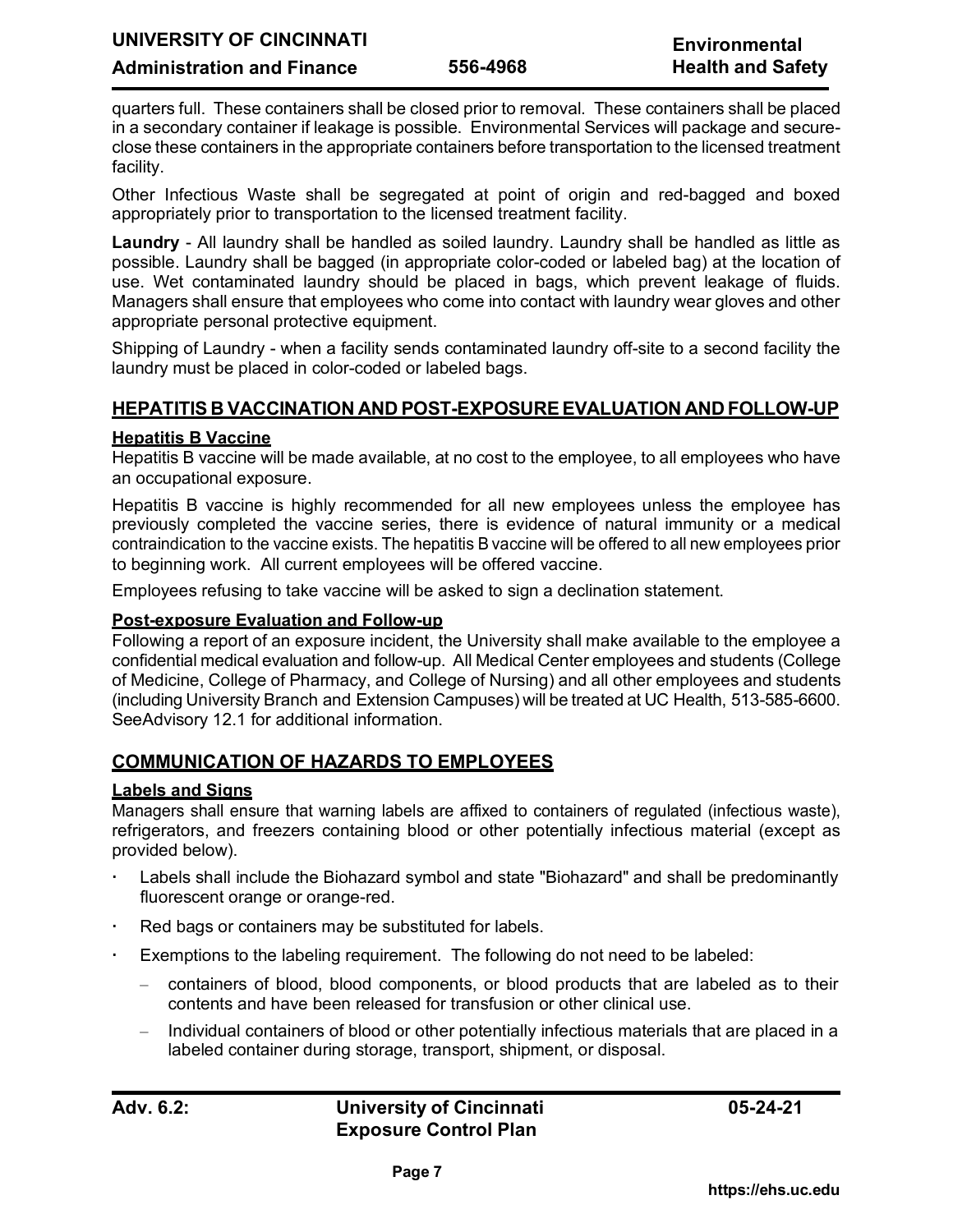- regulated waste that has been decontaminated
- Labels required for contaminated equipment shall also state which portions of the equipment remain contaminated.

# **Information and Training**

The University shall provide training to all employees with the potential for occupational exposure. The training shall be provided at the time of initial assignment to tasks where occupational exposure may be expected to take place and at least annually thereafter. All present employees with the potential for exposure will also be trained. The University will provide additional training when tasks are modified in a manner that affects the employee's occupational exposure.

The training program shall contain, at a minimum, the following:

- An accessible copy of the regulatory text of the standard and an explanation of its contents;
- An explanation of the employer's exposure control plan and the means by which the employee can obtain a copy;
- A general explanation of the epidemiology and symptoms of bloodborne diseases;
- An explanation of the modes of transmission of bloodborne pathogens;
- An explanation of the appropriate methods for recognizing tasks and other activities that may involve exposure to blood and other potentially infectious material;
- An explanation of the use and limitations of methods that will prevent or reduce exposure including appropriate engineering controls, work practices, and personal protective equipment;
- Information on the types, proper use location, removal, handling, decontamination, and disposition of personal protective equipment;
- An explanation of the basis for selection of personal protective equipment;
- Information on the hepatitis B vaccine, including information on its efficacy, safety, method of administration, benefits of being vaccinated, and that the vaccine and vaccination will be provided free of charge;
- Information on the appropriate actions to take and persons to contact in an emergency involving blood or other potentially infectious materials;
- An explanation of the procedure to follow if an exposure incident occurs, including the method of reporting the incident and the medical follow-up that will occur;
- Information on the post-exposure evaluation and follow-up that the employer is required to provide for the employee following an exposure incident;
- An explanations of the signs, labels and/or color coding; and
- An opportunity for interactive questions and answers with the person conducting the training session.

The person conducting the training program shall be knowledgeable about the Standard and the prevention, control, and epidemiology of bloodborne pathogens.

# **Record Keeping**

**Medical Records**: Information regarding employees with occupational exposure shall be maintained in the employee's medical record in UHS. The record shall include the name and social security number of the employee; a copy of the employee's hepatitis B vaccination status, including the dates of all vaccines and any medical records relative to the employee's ability to receive the